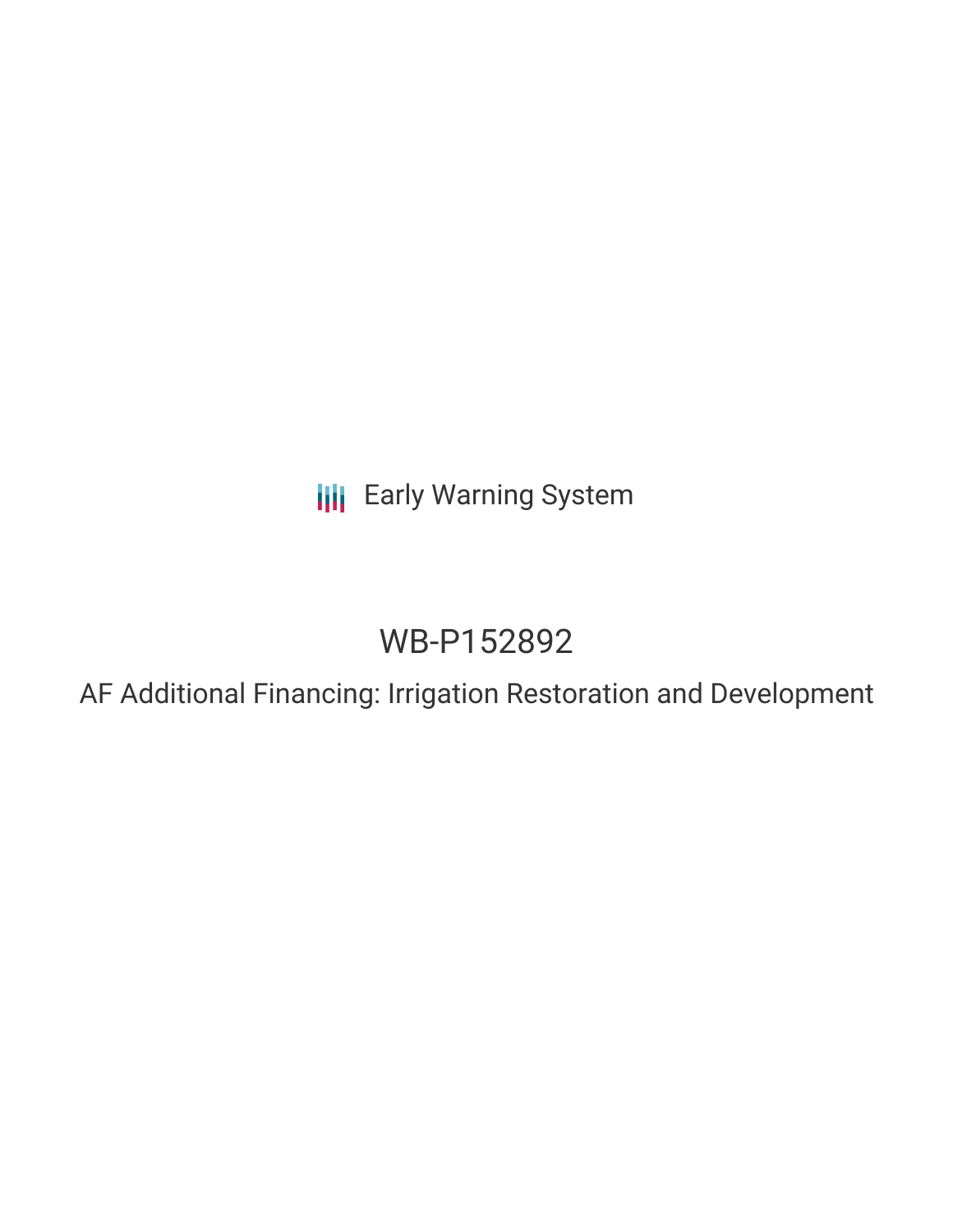

#### **Quick Facts**

| <b>Countries</b>               | Afghanistan                 |
|--------------------------------|-----------------------------|
| <b>Financial Institutions</b>  | World Bank (WB)             |
| <b>Status</b>                  | Active                      |
| <b>Bank Risk Rating</b>        | A                           |
| <b>Voting Date</b>             | 2016-05-23                  |
| <b>Borrower</b>                | Government of Afghanistan   |
| <b>Sectors</b>                 | <b>Water and Sanitation</b> |
| <b>Investment Type(s)</b>      | Fund                        |
| <b>Investment Amount (USD)</b> | \$70.00 million             |
| <b>Project Cost (USD)</b>      | \$163.40 million            |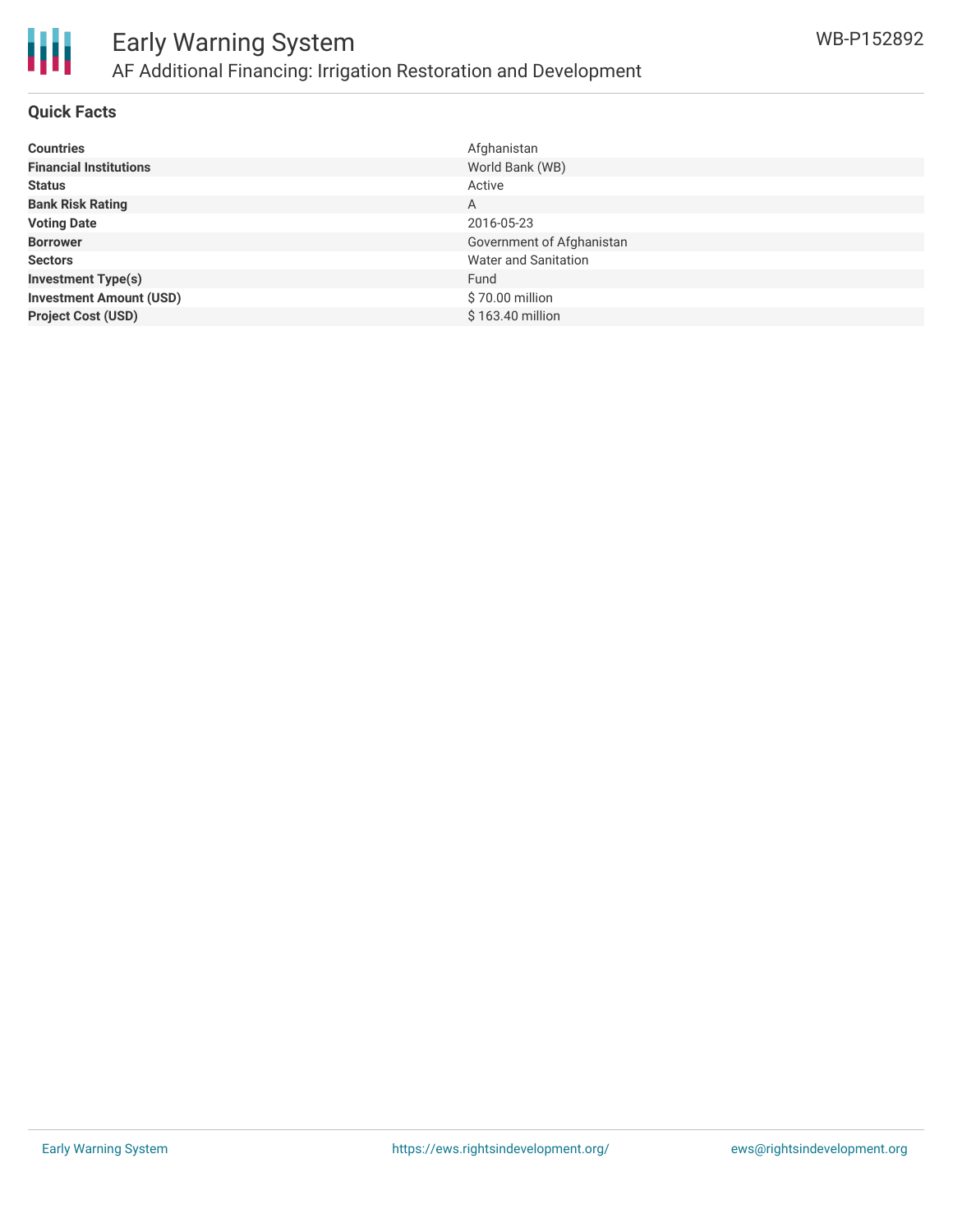

#### **Project Description**

The development objective of the Irrigation Restoration and Development Project for Afghanistan is to improve access to irrigation in targeted areas and strengthen capacity for water resources management. The restructuring includes changing the project development objective (PDO) and triggering two new safeguards policies: pest management (OP 4.09) and physical cultural resources (OP/BP 4.11). The project restructuring will also include revision of the results framework, extension of the closing date by three years to December 31, 2020, revisions to project components and costs, and update of disbursement estimates and implementation schedule.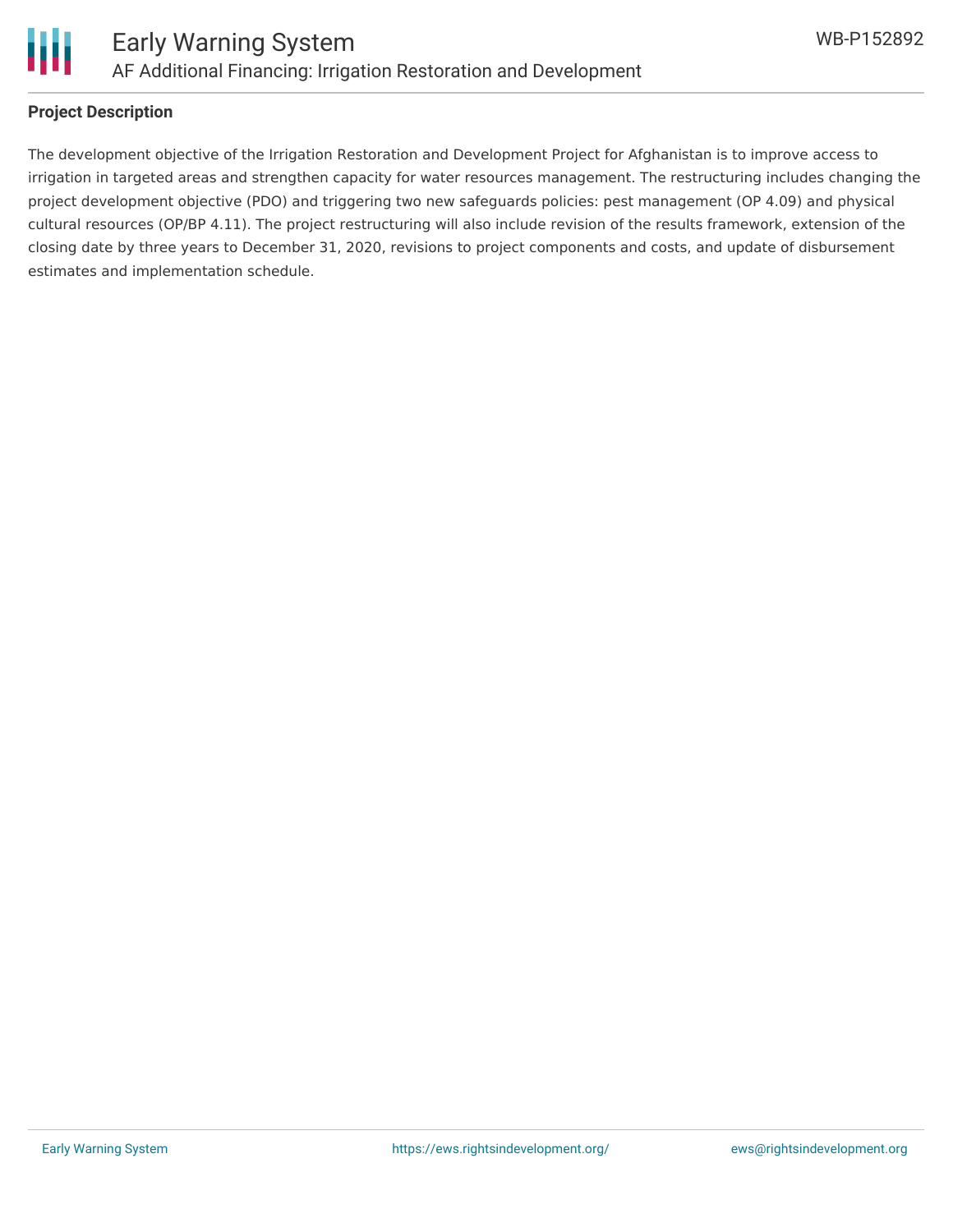

#### **Investment Description**

World Bank (WB)

Afghanistan Reconstruction Trust Fund - 70 million USD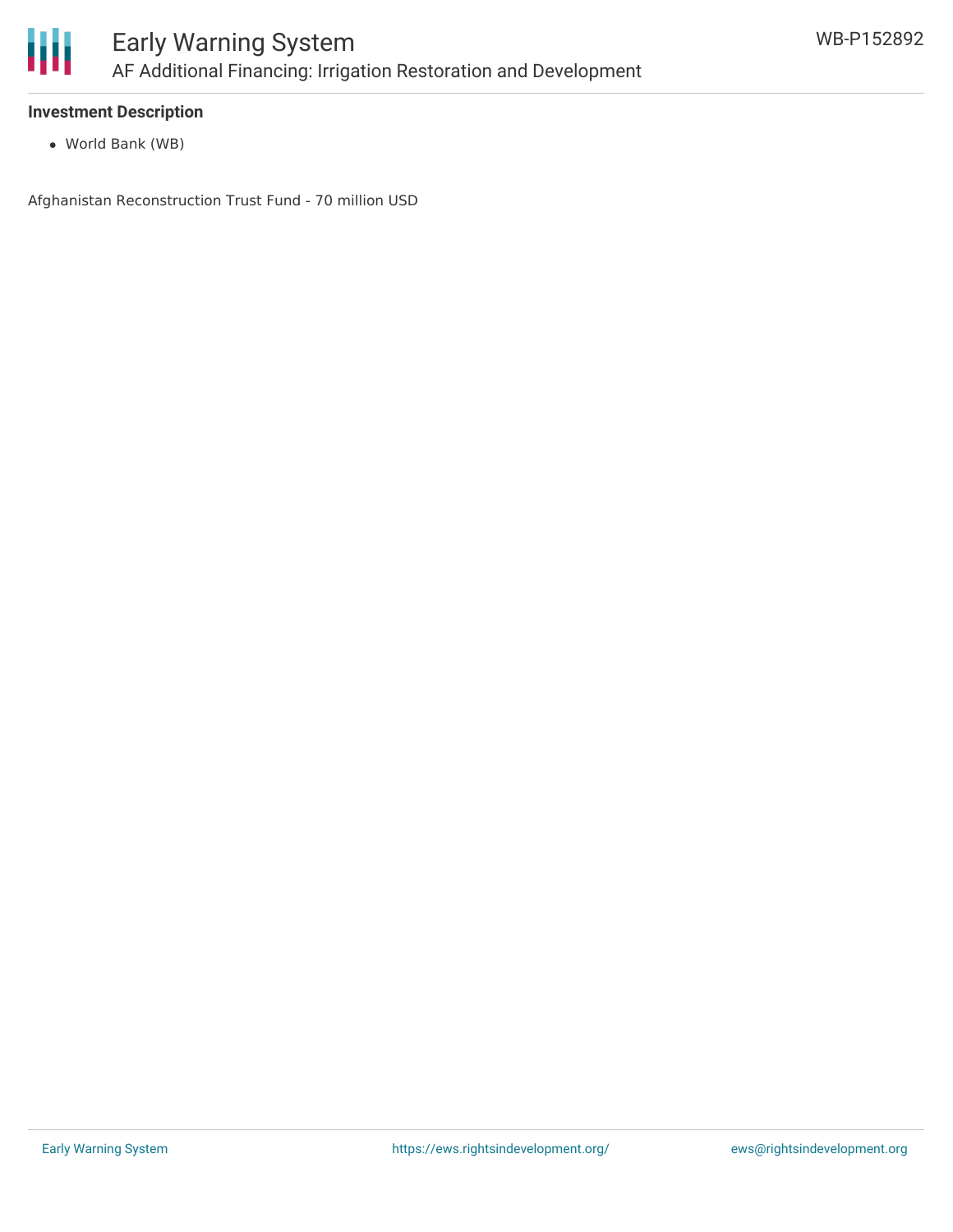

#### **Contact Information**

ACCOUNTABILITY MECHANISM OF WORLD BANK

The World Bank Inspection Panel is the independent complaint mechanism and fact-finding body for people who believe they are likely to be, or have been, adversely affected by a World Bank-financed project. If you submit a complaint to the Inspection Panel, they may investigate to assess whether the World Bank is following its own policies and procedures for preventing harm to people or the environment. You can contact the Inspection Panel or submit a complaint by emailing ipanel@worldbank.org. You can learn more about the Inspection Panel and how to file a complaint at: http://ewebapps.worldbank.org/apps/ip/Pages/Home.aspx.